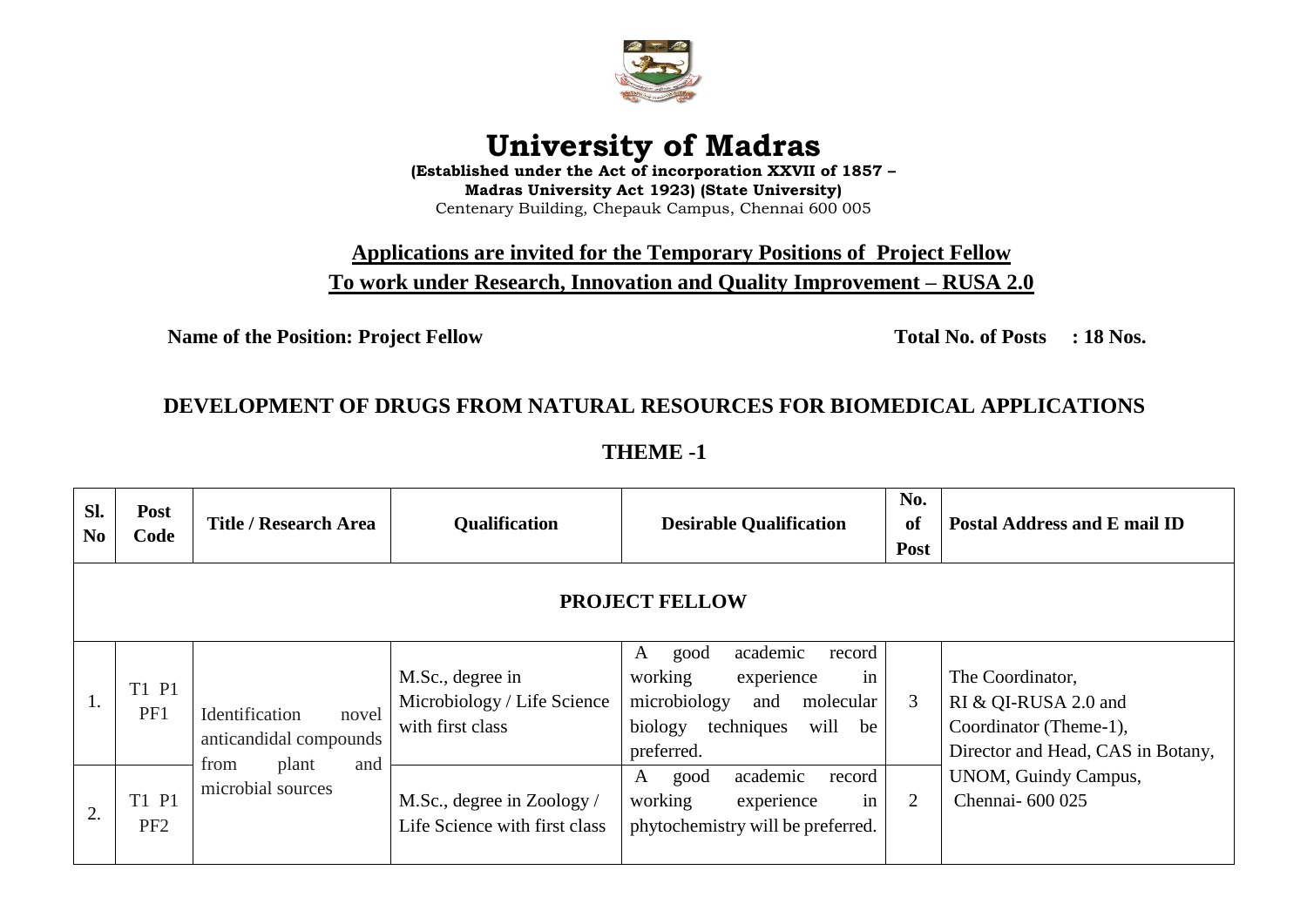| Sl.<br>N <sub>0</sub> | <b>Post</b><br>Code      | <b>Title</b>                                                                                                                        | Qualification                                                                                                                     | <b>Desirable Qualification</b>                                                                                                                                                                                                                             | No.<br><b>of</b><br>Post | <b>Postal Address and E mail ID</b>                                                                                                                                            |
|-----------------------|--------------------------|-------------------------------------------------------------------------------------------------------------------------------------|-----------------------------------------------------------------------------------------------------------------------------------|------------------------------------------------------------------------------------------------------------------------------------------------------------------------------------------------------------------------------------------------------------|--------------------------|--------------------------------------------------------------------------------------------------------------------------------------------------------------------------------|
| 3.                    | T1 P2<br>PF1             | Endocytosis<br>and<br>vesicular<br>trafficking<br>mechanism<br>in health<br>and diseases: Impact of<br>natural compounds            | M.Sc in Biochemistry/ Life<br>Sciences with minimum of<br>60% marks/ CGPA 6.1 and<br>above                                        | NET/SLET qualified,<br>Experience in cell culture and<br>molecular biology work,<br>Good<br>Communication<br>and<br>writing skills                                                                                                                         | $\overline{2}$           | Dr. Elangovan Vellaichamy,<br>Group Leader,<br>Prof. & Head,<br>Dept. of Biochemistry,<br>UNOM, Guindy Campus,<br>Chennai-025<br>E-mail ID: vellaie@gmail.com                  |
| 4.                    | T1 P4<br>PF1             | of<br>Development<br>Molecular marker and<br>therapeutic intervention<br>for metabolic disorders                                    | M.Sc., Biochemistry,<br>biotechnology, Biological<br>Sciences, M.Tech.,<br>Biotechnology or any other<br>biomedical Master degree | Research training in Biomedical<br>Sciences with hands on training<br>in cell culture, in-vitro and in<br>vivo studies.                                                                                                                                    | $\overline{2}$           | Dr. V. Bhuvarahamurthy,<br>Group Leader,<br>Prof. & Head,<br>Dept. of Medical Biochemistry,<br>UNOM, Taramani Campus,<br>Chennai-113.<br>E-mail ID: murthyboston@<br>gmail.com |
| 5.                    | T1 P5<br>PF1             | Efficacy<br>ethanolic<br>of<br>Mucuna<br>of<br>extract<br>pruriens in pre-clinical<br>of<br>models<br>animal<br>induced<br>ischemia | Class<br>Postgraduate<br>First<br>in<br>Anatomy/<br>degree<br>Neuroscience<br>(Faculty of<br>Medicine)                            | Work experience in Animal<br>experiments is mandatory.<br>Prior<br>experience<br>in rodent<br>of<br>models<br>neurological<br>conditions like cerebrovascular<br>diseases, cerebral stroke, brain<br>hypo perfusion, motor paralysis<br>highly preferable. | $\overline{2}$           | Dr. V. Sankar,<br>Group Leader,<br>Prof. & Head, Dept. of Anatomy,                                                                                                             |
| 6.                    | T1 P5<br>PF <sub>2</sub> | cellular<br>degeneration<br>and identification of the<br>probable bioactive<br>components<br>and<br>molecular mechanisms            | M.Sc., degree in Zoology /<br>Life Science with first class                                                                       | academic<br>good<br>A<br>record<br>working experience in animal<br>handling and in vitro cell culture<br>handling will be preferred.                                                                                                                       | $\mathbf{1}$             | UNOM, Taramani Campus,<br>Chennai-113.<br>E-mail ID: venkatsankar @<br>yahoo.com                                                                                               |
| 7.                    | T1 P5<br>PF3             |                                                                                                                                     | M.Sc., degree in Zoology /<br>Biotechnology/Life Science<br>with first class                                                      | A good academic record working<br>experience in animal handling<br>and in vitro cell culture handling<br>and<br>molecular<br>biology<br>techniques will be preferred.                                                                                      | $\mathbf{1}$             |                                                                                                                                                                                |